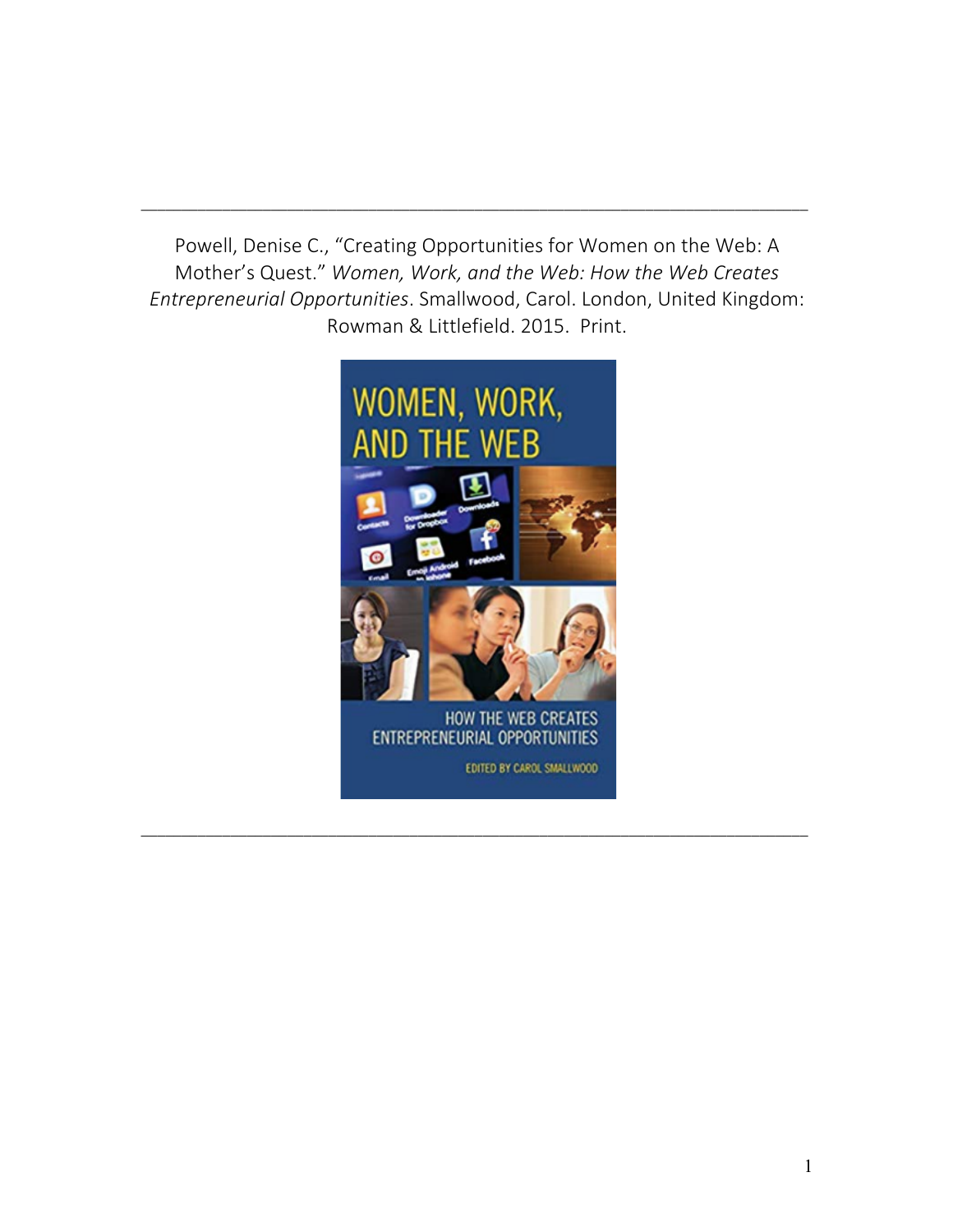### **Chapter 2 Creating Opportunities for Women on the Web: A Mother's New Mother's Quest By Denise Powell**

#### **My Story: The Lead-Up to Starting My Online Endeavor**

I can recall when the first words hit me. My budding 15-year-old mind was struck by how the human brain could twist and morph a collage of random thoughts and images into something coherent, something powerful. It was the first poem I wrote, and certainly not my last. The process allowed me to look at the world differently and expanded my consciousness. If reading and writing poetry could enable me to expand my view of the world, I thought about how others could also be similarly, and positively, affected.

I went on to study creative writing at the University of Iowa to engulf myself in the writing process and to learn from the best. I knew early on that I wanted to get into the publishing industry, to make books. Unlike today, in the year 2000, I rarely used the Internet for email, let alone for job searches. Thus, when I graduated that year, I sought out my connections in the industry, which happened to be in academic publishing. This would be a stepping-stone, as my real passion was for more creative genres like fiction, poetry, and nonfiction. At age 22, I left my hometown in Illinois and boarded a plane to New York City. All I had with me were a couple checked bags containing all the items I would have to start my life there. Perhaps I knew that the "things" I had with me would be insignificant compared to the mental toughness I would need entering an unknown territory of survival in one of the most daunting cities in the world. Luckily, I was equipped with a few innate tools, such as a fierce independence and ability to take risks, which would set me up to thrive in a place like New York.

I was hired as the Editorial Assistant for the Geography and Geology Acquisitions Editor at Wiley Publishers. I stayed with the company for a few years and was eventually promoted to Associate Editor. During my years at Wiley, I learned a great deal. Such as, what goes into making a good book, how to work with authors, and what makes a good editor. I continued to write poetry and see readings when I could. New York proved to be a great literary haven peppered with places dedicated to poets where you could see incredible slam poetry001010 competitions and readings, including the Nuyorican Poets Café and the Bowery Poetry Club.

I spent 8 fantastic years living the carefree life of a woman in her 20s with opportunities and her whole life before her. I was one of the lucky ones. To live in a country and at a time where women are treated fairly equally, are educated, and increasingly successful in their careers, often surpassing men for higher-level jobs. I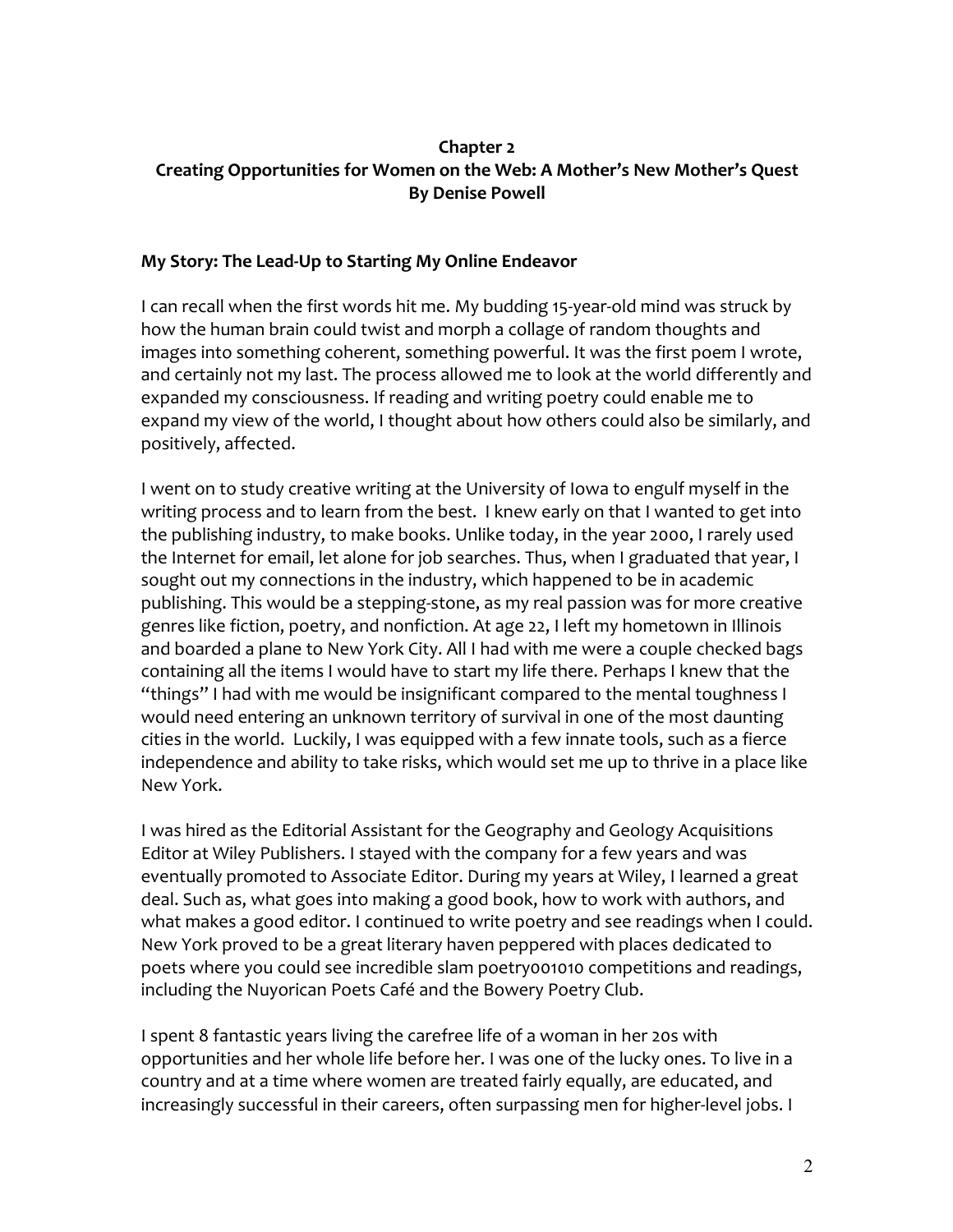had hoped that one day, I could help other women somehow who do not have the same opportunities.

I ended up marrying a man I met at Wiley. We were both avid travelers and had a thirst to see more of the world. We decided to leave the city, and our jobs, and travel around the world for a year. Being do-gooder types, we volunteered along the way with orphans in Africa, and abused animals in Thailand, which helped shape and shift our view of the world.

Upon ending our year of travel, just after the world financial crisis, we had to figure out where to go. We settled in Boulder, CO, near where my husband was born. Suddenly, the excitement of traveling came to a halt. I was not only in culture shock, but I had to re-invent myself. I had no job and, due to the recession, very little opportunities unfolding to get one. I reached out to a former colleague at Wiley who started her own company based out of Connecticut that provided marketing services to large academic publishers. She was hiring freelancers to do editorial work for her company virtually. I was able to work from home and make my own hours, receiving contract work. Never before had I experienced such freedom and I realized I needed flexibility in my work. Working from home provided that. However, there still seemed to be something missing from the scenario. I was becoming less focused on the niche of academic publishing I was so well versed in, and still felt I needed to do something more, something creative that could possibly help others in some way.

I became pregnant in May of 2011 with my first baby. Having always focused on my career, I anticipated the work-life balance would be a challenge for me. I was right. I was lucky enough to have a relatively easy pregnancy, and work throughout. But I had to slow down and take care of myself, something that did not come naturally to me. Once I had the baby in February 2012, I found myself sending work emails from the hospital. This seemed wrong, as I wanted badly to focus on my family but considered myself responsible and never missed a deadline. Eventually, I had to put my freelance work on hold for a while and tend to my new baby. The first few months were an amazing and challenging time. I loved my baby so much, but I was in a holding pattern. Thrust into an unknown territory while I mourned my old life. When the smoke from the first 6 months of motherhood cleared a bit, I was able to focus and re-center a bit. I had needed to be buried for a while in the newness of motherhood. I recognized when it was time for me to return to myself a bit, while still maintaining a healthy bond with my child. It's not an easy balance, and the timing may be different for everyone. I felt ready to take on a new endeavor but I did not want to dedicate all my free time, which was only a couple hours per day, to working for someone else.

During my pregnancy, I had started a poetry blog of my own work, as it kept me writing and gave me a sense of purpose and accomplishment, not to mention a creative outlet that I so desperately needed. My work was out there, and others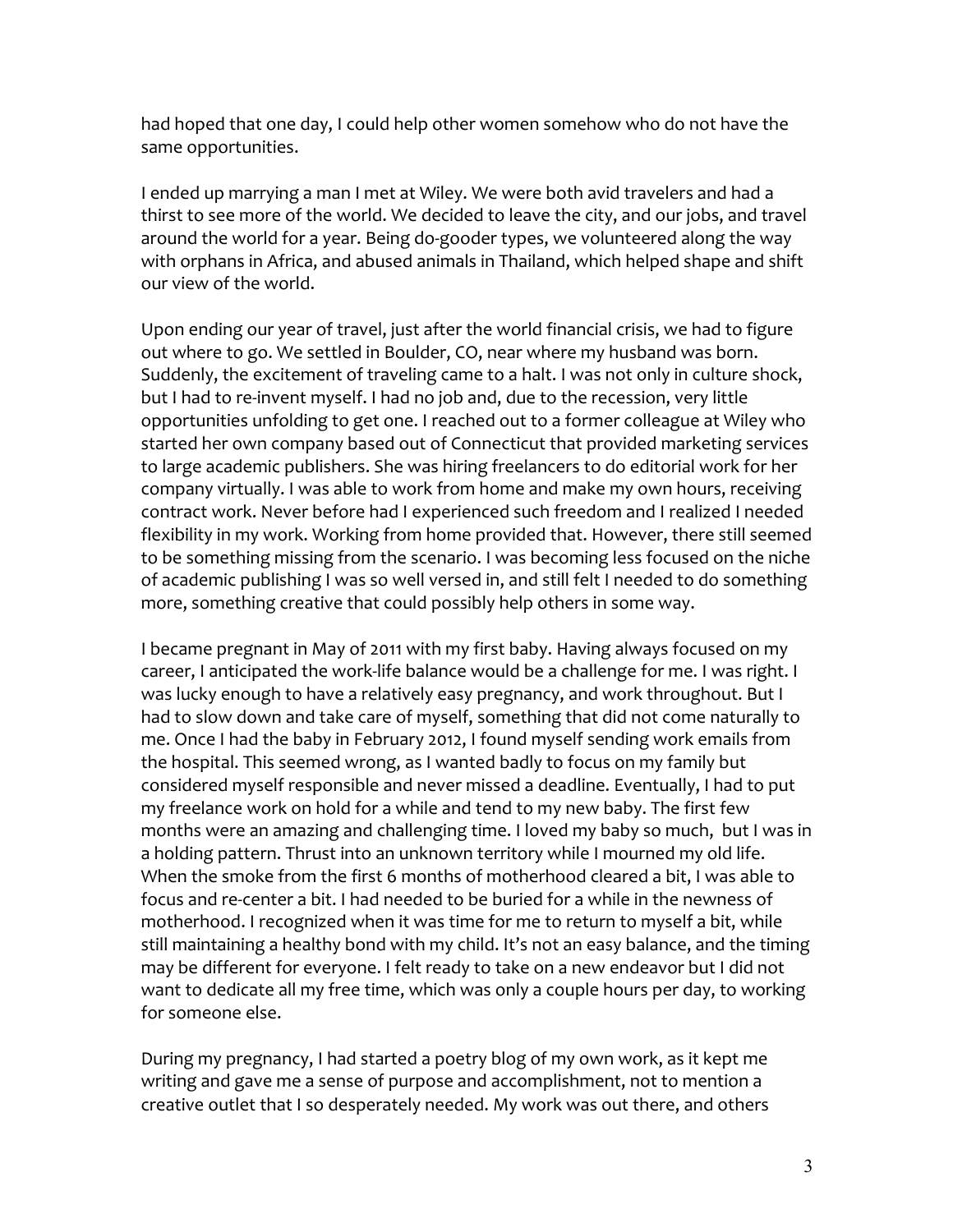could read it, which gave me motivation to write and a voice to be heard. I found that when I was able to write, it enabled me to relocate a part of myself that had been dormant. If writing had given me such a sense of joy and empowerment, why not help give that to other women feel the same?

Harnessing the increasing opportunities the web provides while combining my academic training and career experience in the publishing industry, allowed me to follow my passion—to bring forward the literary work of women all over the globe to express their voices through poetry. As the project evolves, I am seeking a combination of microloans, click-through dollars, and other enabling technologies to help me determine how women writers can not only be empowered, but also make money through publishing their creative works on my online literary venue, The Voices Project.

I know that being a mother with young children, while trying to keep a sense of your own identity, or uphold a career, is very hard work. For those mothers who have the desire to have a more flexible schedule in order to spend more time with their children, while still fulfilling their own entrepreneurial visions, I have a few tips on how to get started based on my experience.

### **General Tips for Mothers with Young Children Seeking to Launch an Entrepreneurial Venture**

The following are tips for women who are seeking a work-life balance while also having young children at home. Not all women have the same goals for their lives and careers. These tips are meant to help guide women who have the desire to start a new creative or business venture from home while they raise young children. The first three, most new moms have heard before. I think they are worth repeating.

- **1. Do something for yourself everyday, no matter how small.** Take a class, go for a walk, sit alone with a cup of tea. Clear your head. Ideas will start to flow if you have a good daily rhythm and can get small breaks from your child. I know I am a better and more present mother when I am able to get breaks and have something of my own.
- **2. Get help with your child, if you can.** Even one day a week may help you gain back some of your identity as you remain immersed in the all-consuming role of motherhood.
- **3. Get some sleep.** If you're running on empty or are burnt out, you likely won't be motivated to start your online venture.
- **4. Make a list of what you want and don't want out of a career.**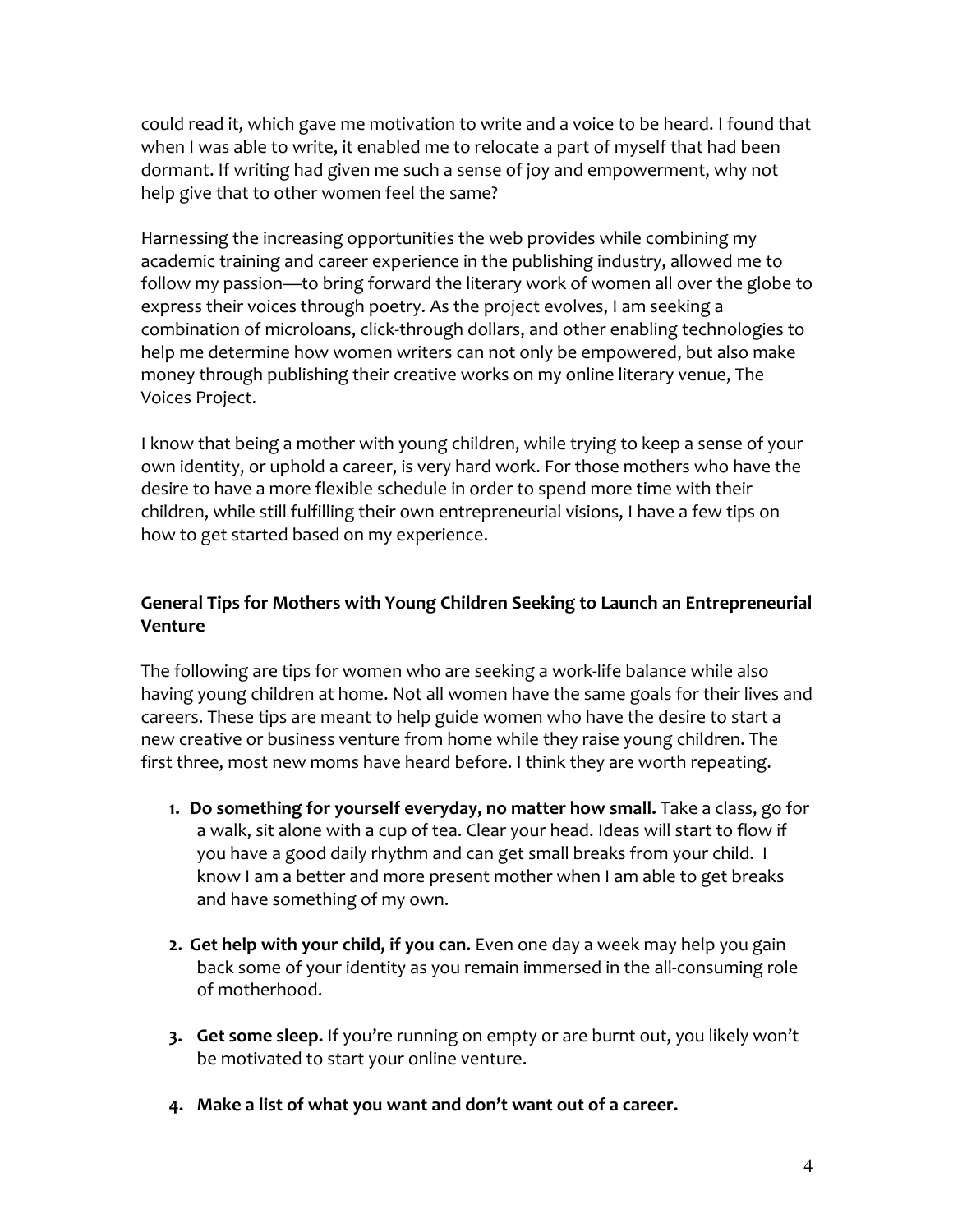- a. Once the baby is on a schedule and you are feeling comfortable with motherhood and have a handle on it, take 20-30 minutes to yourself during the baby's naptime to write down what it is you want. Be specific. Avoid focusing on what your skills are, but what it is you *want.* Do you want to work part-time? Make your own hours? It's good to hone in on what it is what you really want, and don't want. How can starting your own online company help you get to those goals?
- **5. Reconnect with your passion.** When you focus on what it is you truly feel passionate about, you hone in on what truly makes you happy. Life's too short to ignore what really drives you.
- **6. Brainstorm ideas for your online venture.** Once you're determined what you want, start using that time to brainstorm ideas for your online venture. Ask yourself these questions: What will it take to get started? How many hours per week are you able to work on it? Who can help with the baby? If no one can help, consider using nap times and after the baby is in bed. How viable is the idea and how might you test it without spending money? Who can you partner with? How will you advertise? Is this something that has potential to turn into a money-maker for you, even if it's a small amount?
- **7. Get your elevator speech down.** Once you're determined what your project will be, come up with 2-3 sentences or a mission statement for your venture. Keep it short, to the point, and very clear. This is your new endeavor that you are excited about. Make others excited too, and make them believe in it, like you do.

#### **Take Advantage of Technology**

This bold new world of the Internet creates opportunities that we never would have had even 5-10 years ago. Women with young children have the ability to create their own business online and run them from home.

Raising a child is one of the most important tasks a woman will ever undertake and parenthood is not to be undermined. It's a tough job. For me, personally, I knew that in order to be a better mother and be more present with my child, I also had to be in touch with myself and have something of my own I was working toward to create positive change in the world and set an example for my daughter. Through creating The Voices Project, I am able to manage my work from home, during the hours I make for myself. At times it is hard and I still have many goals I wish to achieve with regards to the future of the project. It's a work-in-progress, like many other things in life. The present day is an interesting time to live, when we can drive our futures and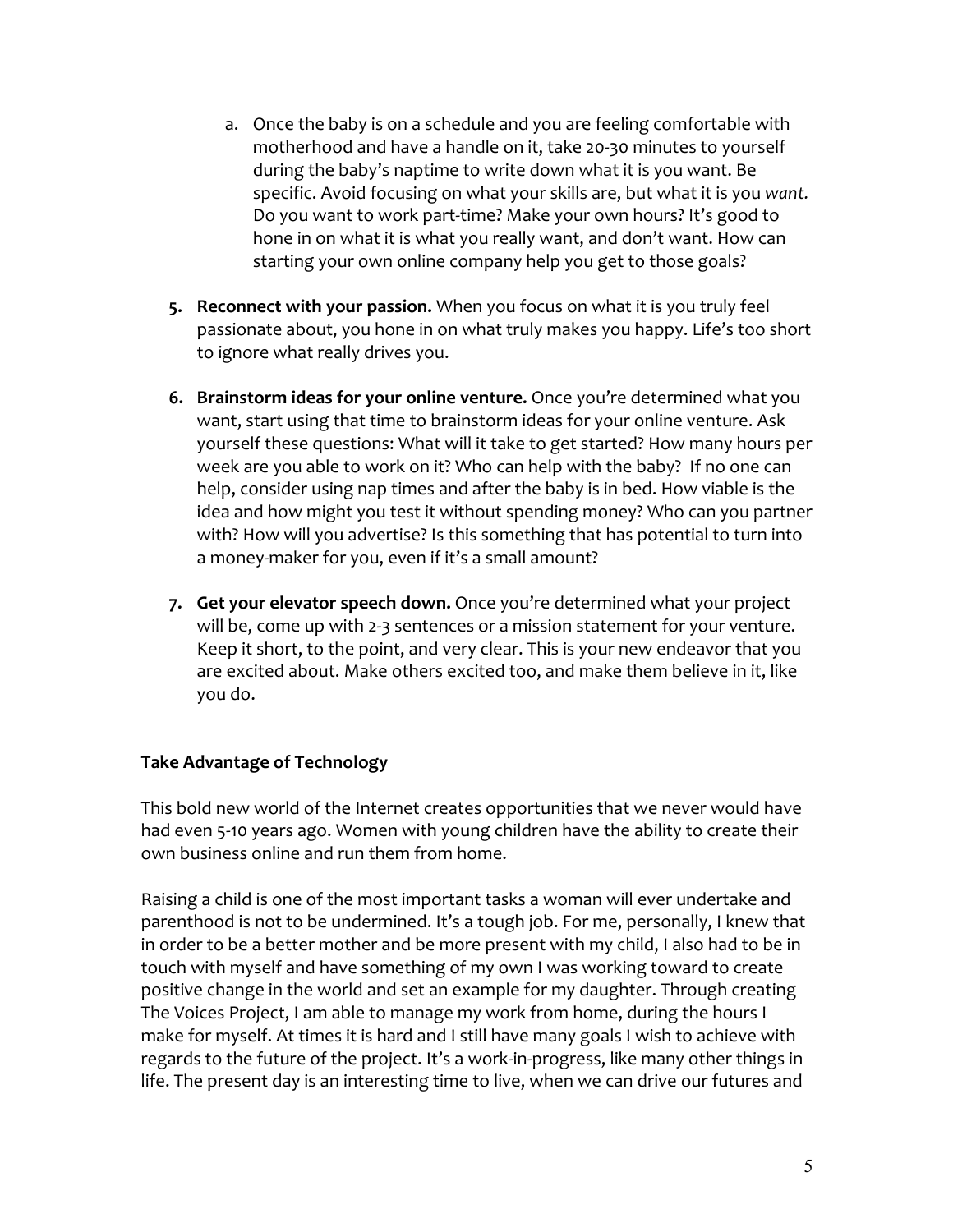create our own outcomes by taking advantage of the technology at our fingertips. Use it to create yours.

### **The Logistics: How to Get Started with your Online Venture**

#### Start with an Idea

No matter what your idea for a new business or creative endeavor may be, I believe it's important to not only use your current skill set, but to follow what you're passionate about (as mentioned above). For me, it was poetry and women's issues. Identify what it is for you and how you can turn that into a product, services, or a creative project. Write down your vision and how you see it coming into fruition. What will it look like? What problem will it solve for people?

#### Create an Online Presence

There are a few web hosting companies out there that charge a small monthly fee for hosting your website. They provide templates that you can use to design your own website with your very own personal flare. Most sites are very user-friendly, have a plethora of designs to choose from and step-by-step instructions on how to create one. You can also choose an option to create a new email address through a package on the same site. For example, the one I created was editors@thevoicesproject.org. You can create one or multiple emails to accompany your website. I also have info@thevoicesproject.org to direct people if they have any general questions regarding my project. To look more professional, it's a good idea to have an email address with your company name after @, rather than a Yahoo or Google address. I currently use Weebly for The Voices Project and have had a good experience.

There are a few notable companies to choose from that I have either used myself or have heard good reviews. I've noted the free resources below, along with a couple that require a monthly fee:

FREE hosting sites:

- 1. Weebly (http://www.weebly.com)
- 2. Blogger (http://www.blogger.com)
- 3. WordPress (www.wordpress.org)- note: you may need to know a little more about graphic design or Photoshop to use this site. If you are seeking to, and have the skills to do more with your site, this one may be for you

Site that charge a small fee:

- 4. GoDaddy (www.godaddy.com)
- 5. Network Solutions (http://www.networksolutions.com)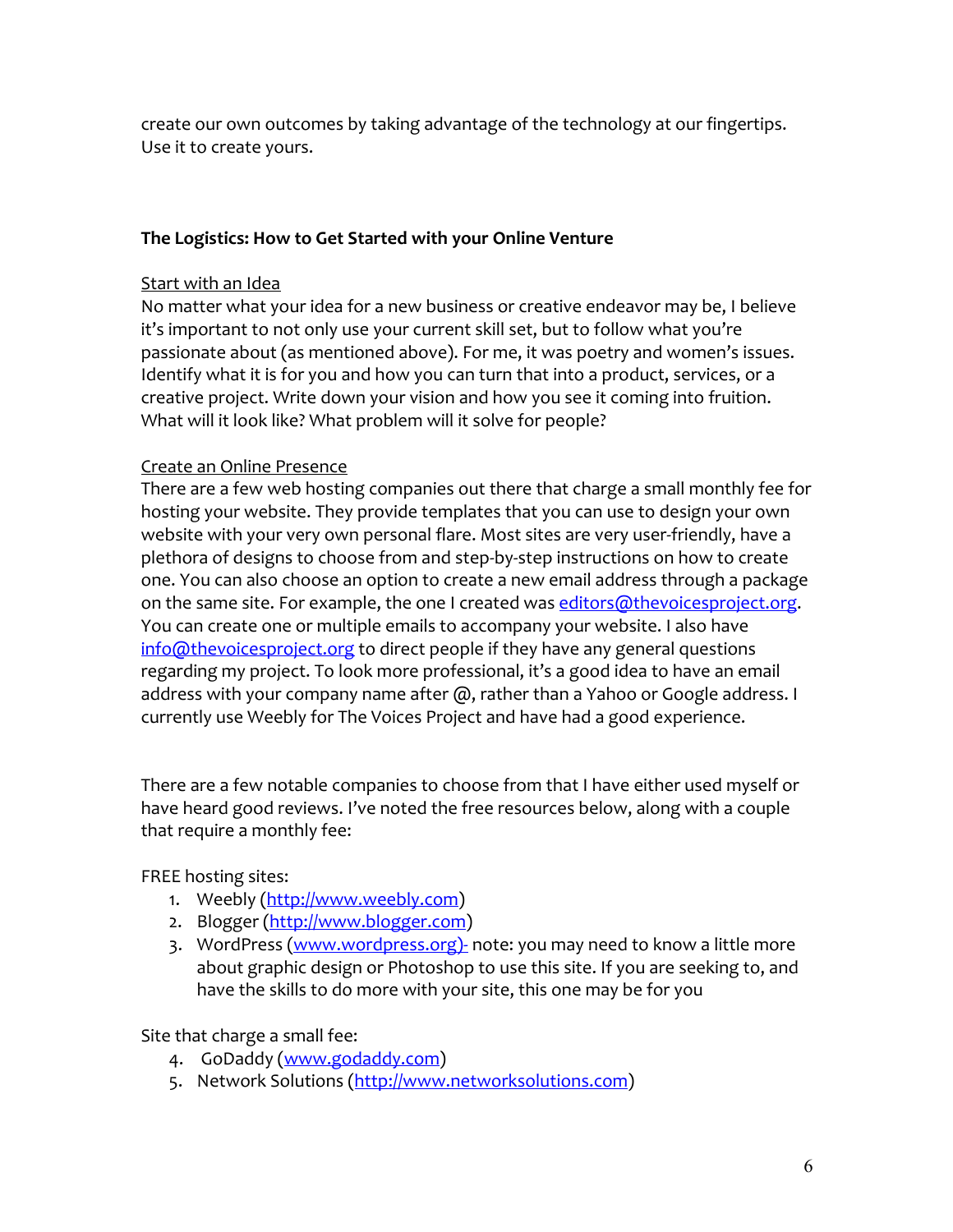*Note: For creative/crafty projects, like making clothes or selling a handmade product, you can create your own store on etsy.com.* 

### Advertise Your Online Project:

Now that you have your website launched, it's time to get the word out. Here are a few steps you can take to drive traffic to your website:

1. Send an email to friends and family with a BRIEF description of you project with a link to your website.

Your family and friends are a key network of people who know you and want to support your project. Ask them straight out to post it on their social media sites and encourage their own networks to check out your website. Depending on the type of project you have, research various online venues that you can advertise on.

2. Create a social media page dedicated to your business.

Create a Facebook page exclusively for your business. Include details on your mission and a brief description of what you do. Also create a Twitter page for your business. Post everyday if you can. There are ways to link to your social media sites from your website if you also have a blog on your website that you post on regularly. That way, you only need to post once as your webstie blog post feeds into Facebook and Twitter. Cross-promote your business on your personal social media sites.

3. Partner with other companies of interest

Reaching out to colleagues in a similar industry with a common goal is a good way to advertise. Do your research and before you reach out, but sure partnering with a certain company will not be a conflict of interest for either party. Often, the owners of other sites will be happy to exchange advertising on their site for advertising on yours, as sort of a cross-promotional effort by both parties. It's a win-win for everyone involved. For example, I created a "resources" page on The Voices Project site, and list all my partners on that page, sometimes including logos or widgets provided by those partnering sites. In turn, they provide me with a free classified add on their site or include me on their list of resources.

4. Post a classified ad:

Again, depending on what the focus of your project is, you can look into other venues, or online magazines, that offer classified listings for websites like yours. To advertise my "call for entries," I found that *NewPages.com* was a great venue that offered me an option to post a free simple classified ad. For new moms, *Literary Mama* also offers something similar. A lot of sites may offer a simple free ad, or you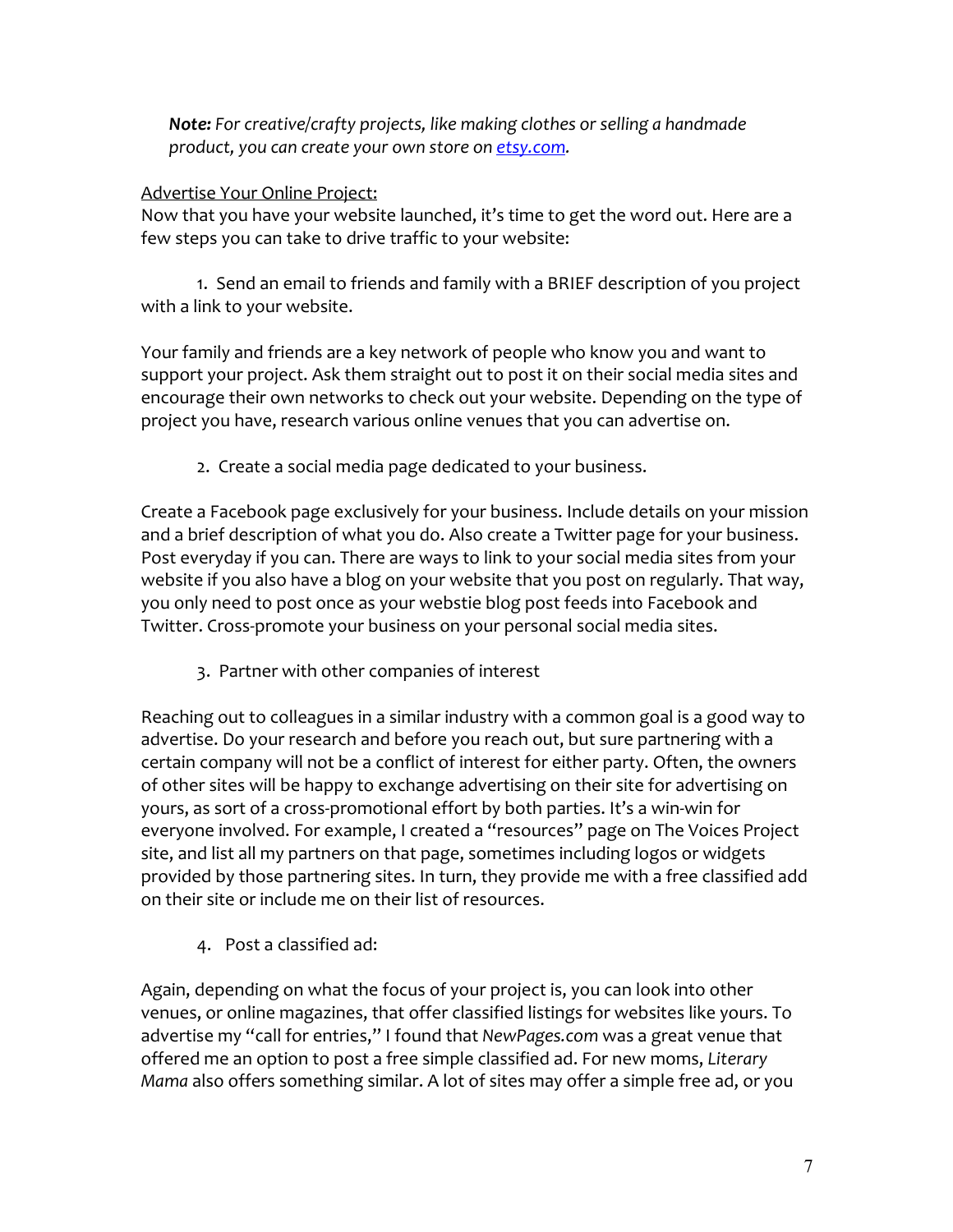may need to pay to post an ad with a logo or an ad with more verbiage. Find sites that will support your niche and see what they offer in terms of classifieds.

### 5. Using Google AdWords (http://www.adwords.google.com)

Creating an account with Google AdWords is fairly easy. **NOTE: If you choose to use AdWords, proceed with CAUTION.**If you do not monitor your account closely, especially the first few days, you are at risk of paying more money than you bargained for. You can always change the amount. AdWords agents are available to help if you need it. If you do not have a little money to spare for advertising, AdWords may not be for you.

First, you create an account online. Then, create your first ad campaign by taking the following steps:

a. Choosing where your ad will appear on your site b. Decide on a budget, or how much you're willing to pay each time someone clicks on your ad (I recommend starting small—maybe 10 cents per click) c. Pick key words that can help your ad show in searches. Agents are available to walk you through the process if need be. Do an experiment and see the kind of response you get. You can check your stats on your AdWords account. You can always pause the advertising should you feel it's not working they way you want it to.

### Making Money

There are a few ways you can earn a little money by taking advantage of advertising opportunities on your website. Bear in mind, you'll need to do your research and really learn what it is your specific audience will find valuable in terms of ads you place on your website. To get the most click-through, you'll want to test the ads and note what does not work, and keep refining your strategy. Advertising may not earn you big money, but it can certainly help, especially if you focus on your audience and keep your ads targeted.

## **1. Use Targeting Advertising with Google AdSense** (http://www.google.com/adsense/)

The Google AdSense program allows you to make money advertising on your site by placing targeted text ads generated by Google on your pages. They appear in rectangular boxes running down the side or across the bottom of a web page. First, you'll need to create an AdSense account. This is very simple and you just need to follow the step-by-step instructions provided by Google AdSense. Once you are signed up, you can place your ads on your page. Weebly allows you to drag and drop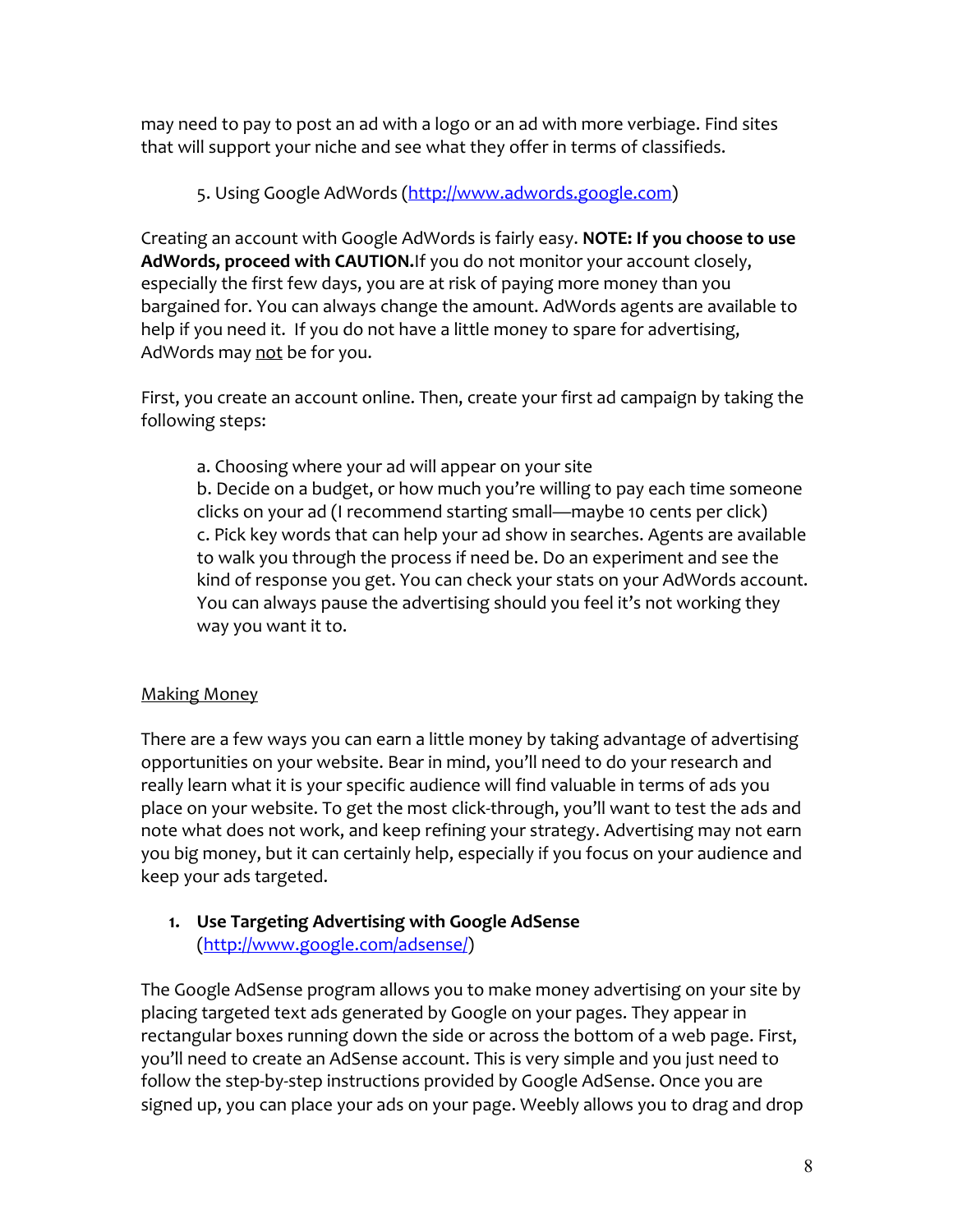the Google AdSense box onto each page so you can place the ads where you want. You'll link your bank account directly to AdSense and any money you make will go direct to that account. You can monitor your earnings on your account page. Keep in mind, this is not a way to make big money, but you may make some. With The Voices Project, I am experimenting to see if I may be able to divvy up what I make from AdSense to my contributors as a way to help them earn something too.

## **2. Promote an affiliate product on your site.**

Joining another company's affiliate program is another way to get started with internet advertising. Affiliate links are not ads, they allow you to make money by promoting someone else's product. You have an opportunity to earn commission each time someone you've referred makes a purchase. Posting a banner on your site that links to the affiliate site or publishing a newsletter article about their product can help encourage sales. Do your research to find a program that best fits with your site. Different affiliate programs offer different payout options. Some, for example, offer 10% commission for each sale while other spay up to 50%.

For more on this option, check out the following links:

Amazon Associates (https://affiliate-program.amazon.com/) iTunes Partner Program (www.apple.com/itunes/affiliates/) The Affiliates Directory (http://www.affiliatesdirectory.com/) Refer It (http://www.ecommerce-guide.com/)

# **3. Sign up for a blog-specific ad program**

If you have a blog, you can sign up for feature blog-specific ads on your site. You'll want to think about the types of ads your audience will find interesting and valuable. A couple notable affiliates follow:

Amazon Associates (https://affiliate-program.amazon.com/) Crisp Ads (http://ww38.crispad.com/)

# **4. Providing products and services.**

Use a "lean startup" model, an incremental and customer-interactive approach that Founders gain a deep personal firsthand understanding of their potential customers' needs before locking into a specific path and a precise product. Before spending money building your product, first test the product or services to make sure they may be marketable by offering them anyway before they are built. Build, test and search for a business model, while iterating and evolving based on customer feedback. The goal is to test, refine and scale ideas fast and affordably.